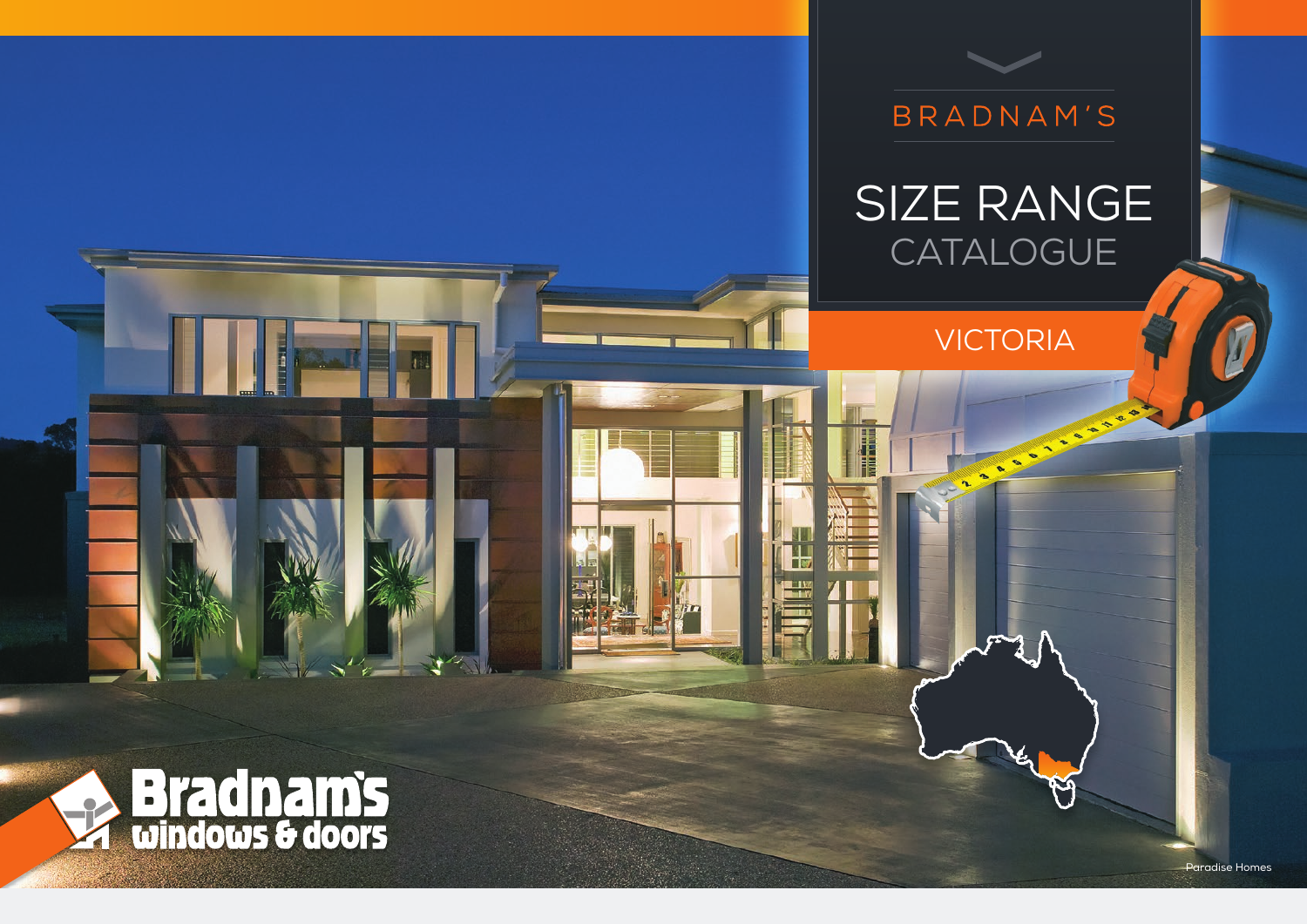# Design Styles WINDOWS AND DOORS Important Information









Sliding Sliding Double Hung Awning Casement Fixed Lite





90º Bay Window Transom Window Louvre Bi-fold Hinged



135º Bay Window **Rake Circle Circle Architect Architect Architect Architect Architect Architect Architect Arch** 









- All diagrams shown as viewed from the exterior.
- All measurements are in millimetres and are coded for ordering purposes.
- Height is always indicated first sizes are finished sizes and do not include building-in fin.
- Please state left or right-hand opening as viewed from the exterior of the building when ordering.
- Timber reveal lining is available.
- Timber reveal lining is not fitted to the door sill.
- Building in and prepared opening ties are available for both window and door products.
- All doors are fitted with safety glass and motif.
- Large windows may need motif. Confirm with a Bradnam's sales representative.
- Heavy duty sections may be used depending on the product size and required wind pressure.
- Non-standard sizes and configurations are available on request.

### Colonial Bar Options

Australian Colonial



Traditional Colonial





SF1218 Traditional Federation



SF1218 Australian Federation

SF1218 Highlander

**The Co** 

a a s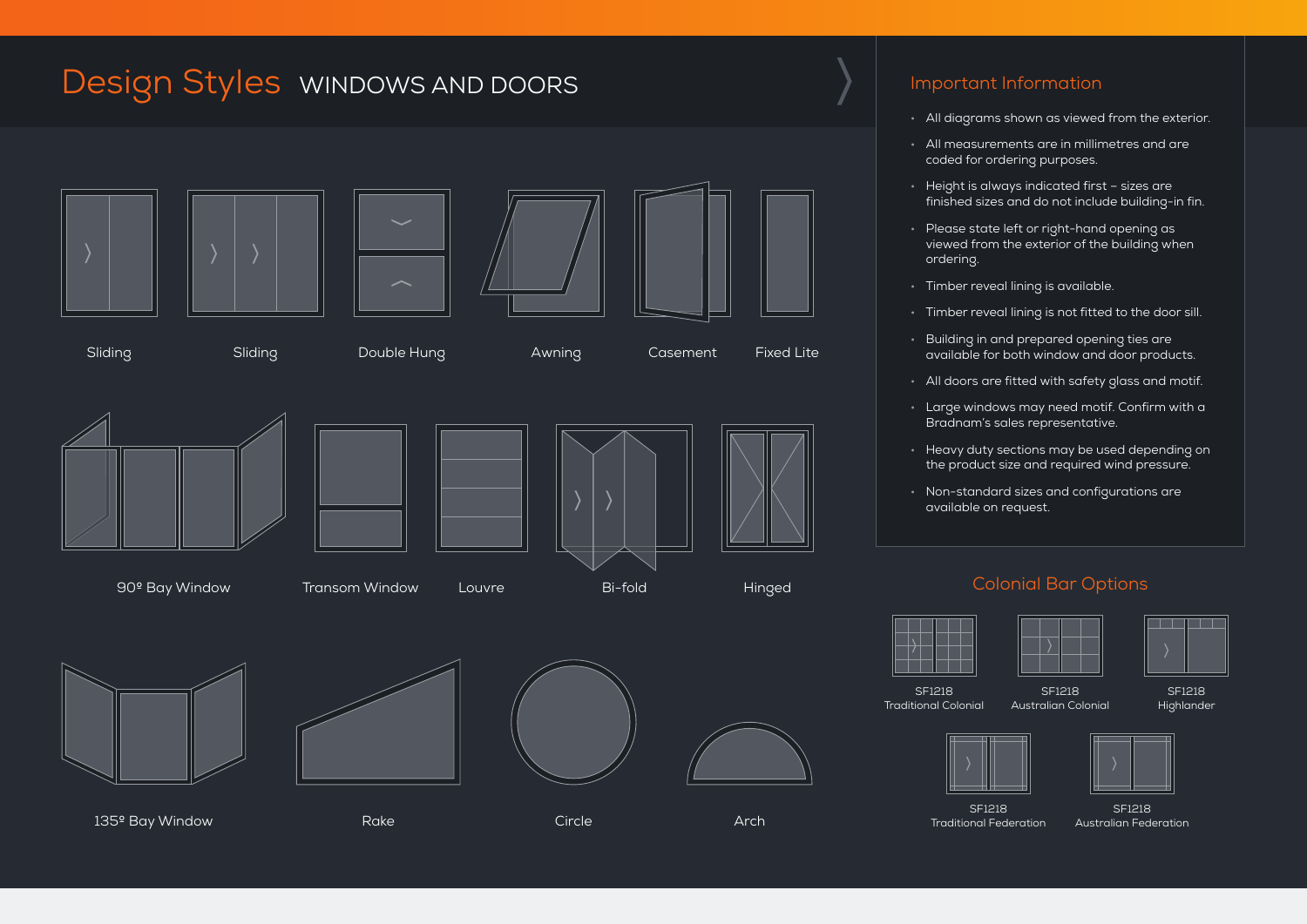# Product Care GUIDE

### Maintenance of Powder Coated Aluminium Finishes

- In a rural atmosphere, cleaning may not be needed more frequently than every 6 months.
- In industrial and marine environments, more frequent cleaning (e.g. monthly, every 3 months is necessary).
- **It is critical** that non-abrasive mild detergent solution is used for cleaning.
- Add the non-abrasive mild detergent solution to a bucket of warm water.
- Wet a clean, soft rag then wipe the aluminium.
- Make sure that the surfaces are thoroughly rinsed after cleaning to remove all residues.

### Maintenance of Window and Door Glass

- All glass surfaces should be kept clean by prompt removal of all dirt.
- Use clean water and soft, clean rag as buttons or grit can scratch the glass.
- In some instances, a small amount of mild detergent may be of some benefit. However, **DO NOT** use any form of abrasive cleaner or household cleaners.
- When using detergent make sure that the surfaces are rinsed well after cleaning to remove any detergent residue.

#### **Special instructions for Solar Comfort glass, and other Low-E coated glass products**

- The special coating on these types of glass is generally more difficult to clean.
- Use only soft, clean cloth, free from grit or buttons with a mild soap or detergent and water or recommended glass cleaner solution.
- Make sure to dry off excess water.
- **DO NOT** use abrasive cleaning agents.

*Refer to our Solar Comfort Cleaning Recommendations document for more information.*

### Maintenance of Hardware

- General periodic maintenance is required on all hardware supplied such as locks, hinges, catches, closers and the like.
- The external finish of hardware must be kept clean by removing any harmful residue (especially salt spray) from the surface using a non-abrasive cleaning agent.
- Internal mechanisms of locks, catches, etc should be kept in good working order by applying a light spray of lubricant (WD40, RP7 or similar).
- **Care should be taken** during maintenance of internal mechanisms that any finished surface (eg. paint etc) is well protected to avoid damage.

### Maintenance of Window and Door Rollers

- Remove the sliding panel of the product from the inside of the house. With the window or door partly open, lift the sliding panel up into the head while tilting the bottom of the panel towards you, out over the sill. Slide the panel downwards to remove it from the frame.
- Use a vacuum cleaner with a narrow nozzle to clean the track thoroughly.
- Use a soft rag and water mixed with mild detergent to wipe the track and rollers.
- It is essential that rollers are cleaned 3-4 times a year.

### Maintenance of Insect and Safety Screens

- Clean screens 3-4 times a year.
- Add a small amount of mild detergent to a bucket of warm water.
- Remove the screen from the window.
- Hose the screen down thoroughly. Dip a soft nylon brush into the bucket of water and gently brush the screen.
- Hose down well.
- Allow the screen to dry before replacing in the window.

### Maintenance of Stainless View™ and Ali-View™ Screens

- Stainless View™ and Ali-View™ screens should be cleaned at frequent intervals as indicated in the table below.
- It is important that non-abrasive mild detergent solution combined with warm water, and a clean, soft, non-abrasive cloth, are used for cleaning.
- Hand cleaning is recommended except for multi-storey buildings and large commercial projects where carefully controlled methods to loosen deposits of dirt and grime are required.
- It is essential to finish off the cleaning by thoroughly rinsing all surfaces to remove all residue.
- Fibre brushes may be used to loosen dirt and grime, but abrasive papers such as sand paper or emery paper **MUST NOT** be used.

### Recommended Maintenance Intervals

| Type of<br>Environment | Definition of Environment                                                                                                                    | Maximum<br>Maintenance<br>Intervals<br>6 Months |  |
|------------------------|----------------------------------------------------------------------------------------------------------------------------------------------|-------------------------------------------------|--|
| Mild                   | Being rural, away from the<br>coast and remote industry<br>and urban activity.                                                               |                                                 |  |
| Moderate               | Being mainly urban, inland<br>and away from heavy<br>industrial activity.                                                                    | 3 Months                                        |  |
| Tropical /<br>Severe   | Being coastal/marine, subject<br>to salt deposition and within<br>15km of the eastern coast or<br>10km of the western coast<br>of Australia. | 2-4 Weeks                                       |  |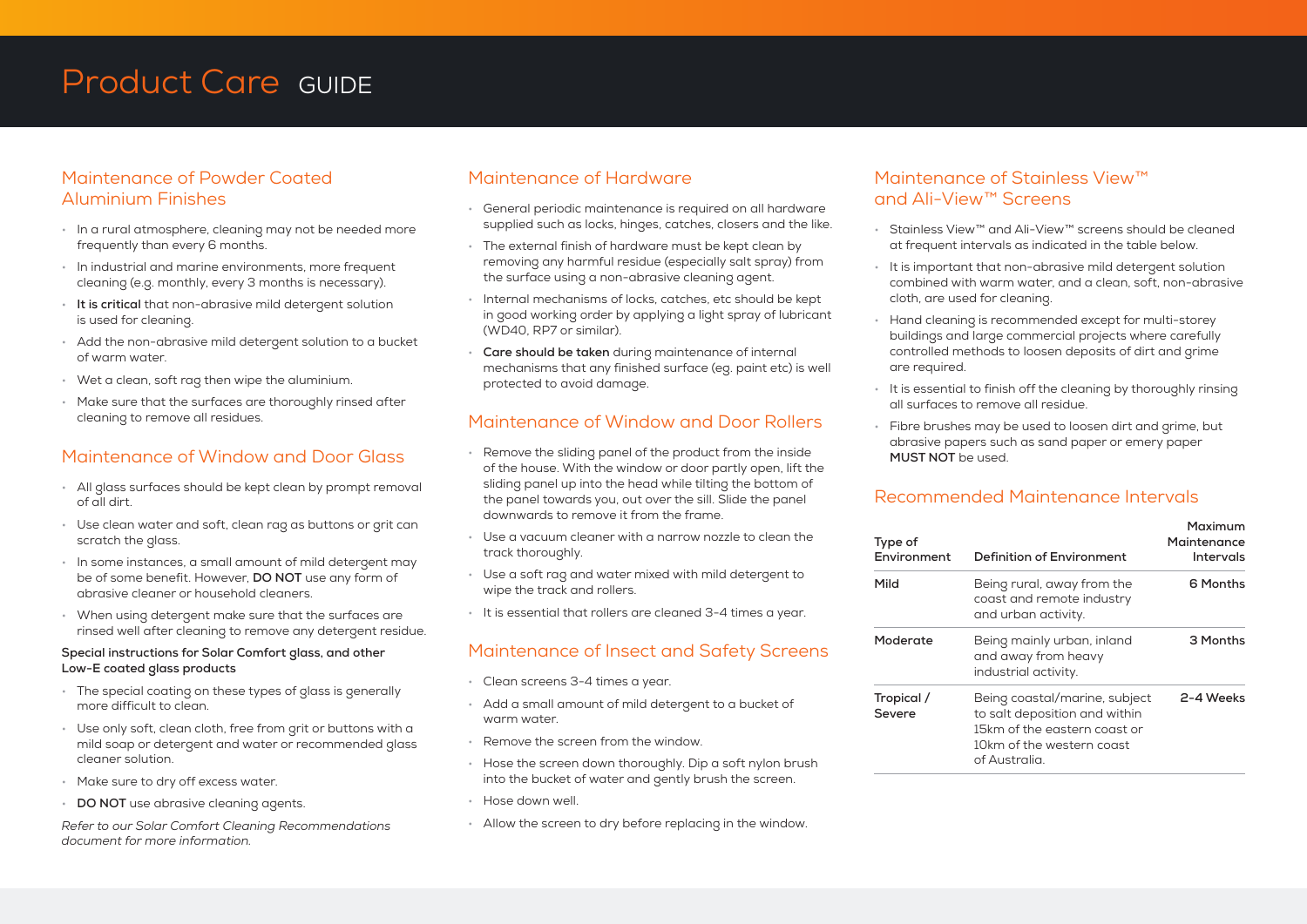# Sliding Windows STANDARD SIZES

The availability of certain sizes and configurations is dependent on the design wind load requirement as per AS2047-2014. Check with your Bradnam's representative to confirm availability. Sliding Windows may be subject to local variation or regulatory requirements.



Viewed from exterior: **S** = Sliding Panel, **F** = Fixed Panel

Arrow indicates sliding direction viewed from exterior Sliding Windows are also available in FS or FSSF configurations (minimum of 1810mm in width required)

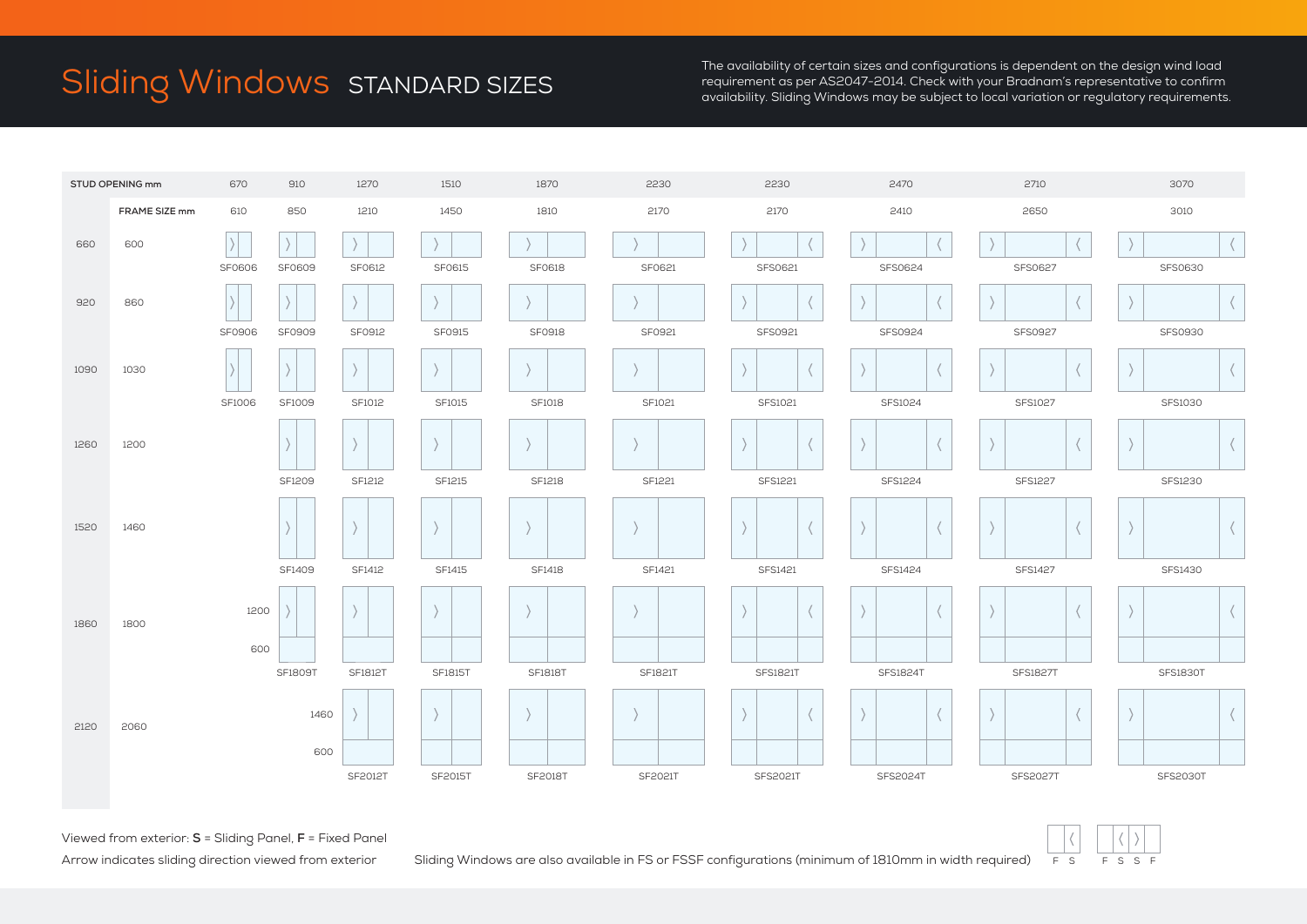# Double Hung Windows STANDARD SIZES

The availability of certain sizes and configurations is dependent on the design wind load requirement as per AS2047-2014. Check with your Bradnam's representative to confirm availability. Double Hung Windows may be subject to local variation or regulatory requirements.

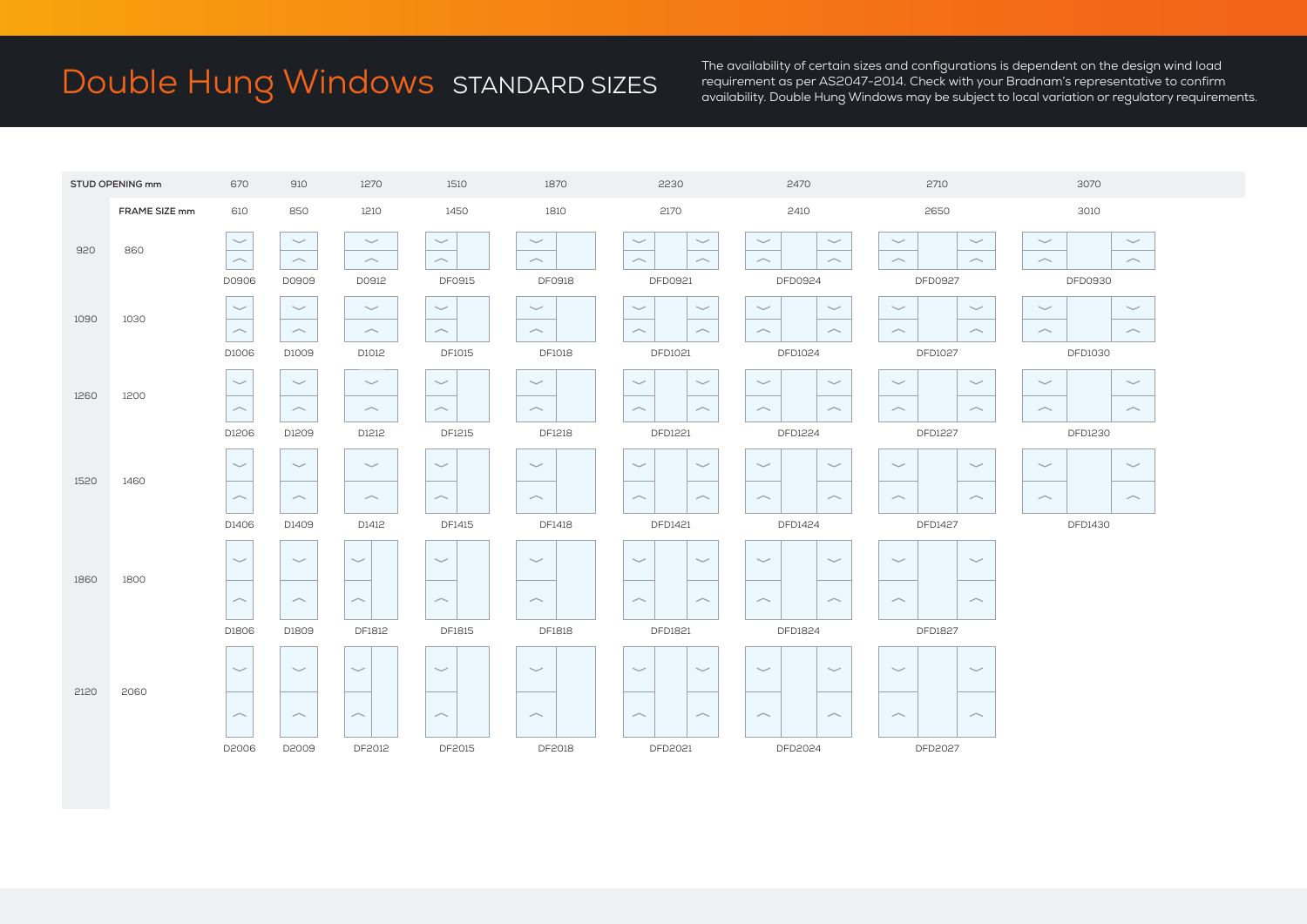# Awning Windows STANDARD SIZES

The availability of certain sizes and configurations is dependent on the design wind load requirement as per AS2047-2014. Check with your Bradnam's representative to confirm availability. Awning Windows may be subject to local variation or regulatory requirements.



**Note:** All Awning Window sashes come standard with a lockable chain winder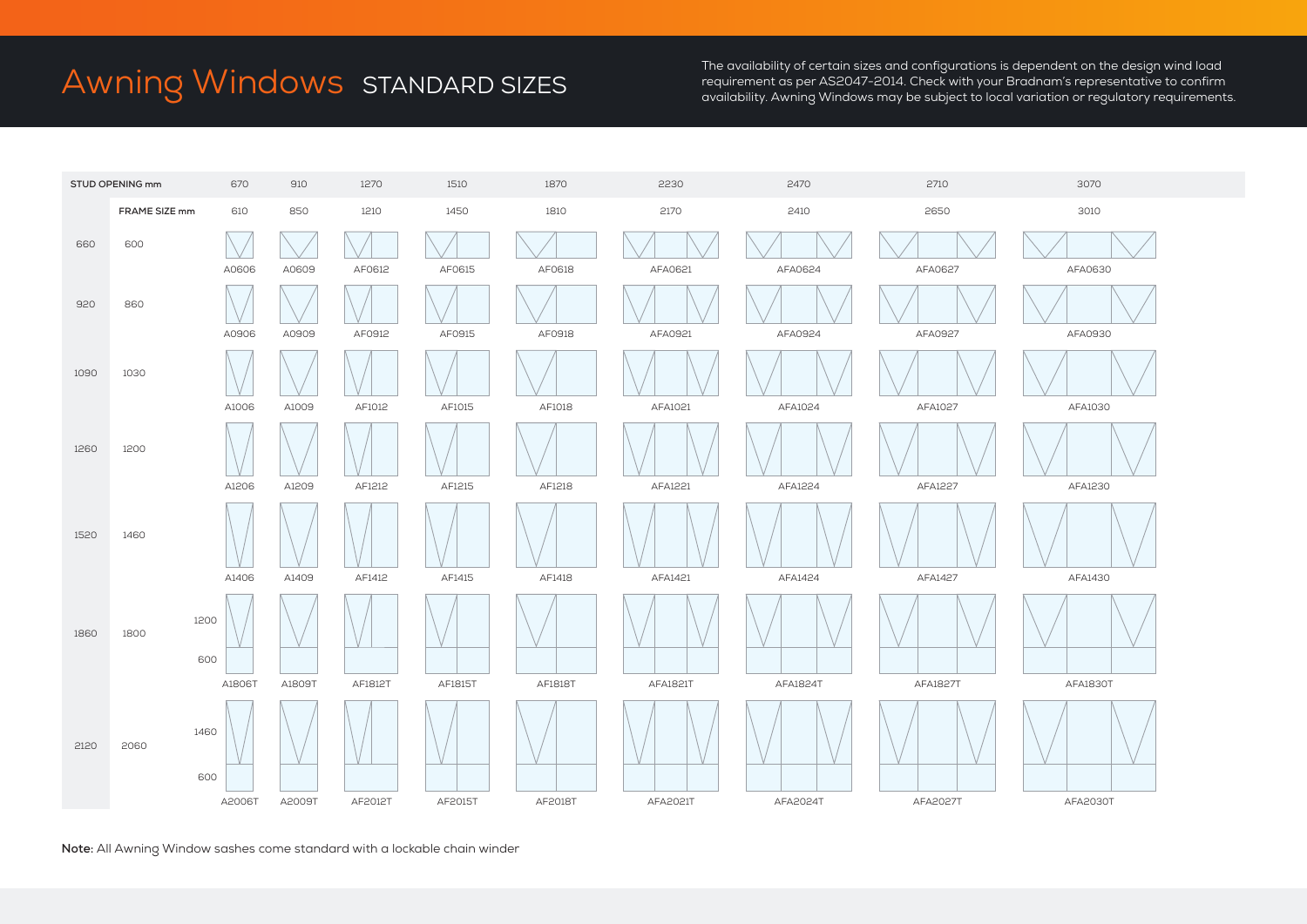# Casement Windows STANDARD SIZES

The availability of certain sizes and configurations is dependent on the design wind load requirement as per AS2047-2014. Check with your Bradnam's representative to confirm availability. Casement Windows may be subject to local variation or regulatory requirements.

### **ESSENTIAL**

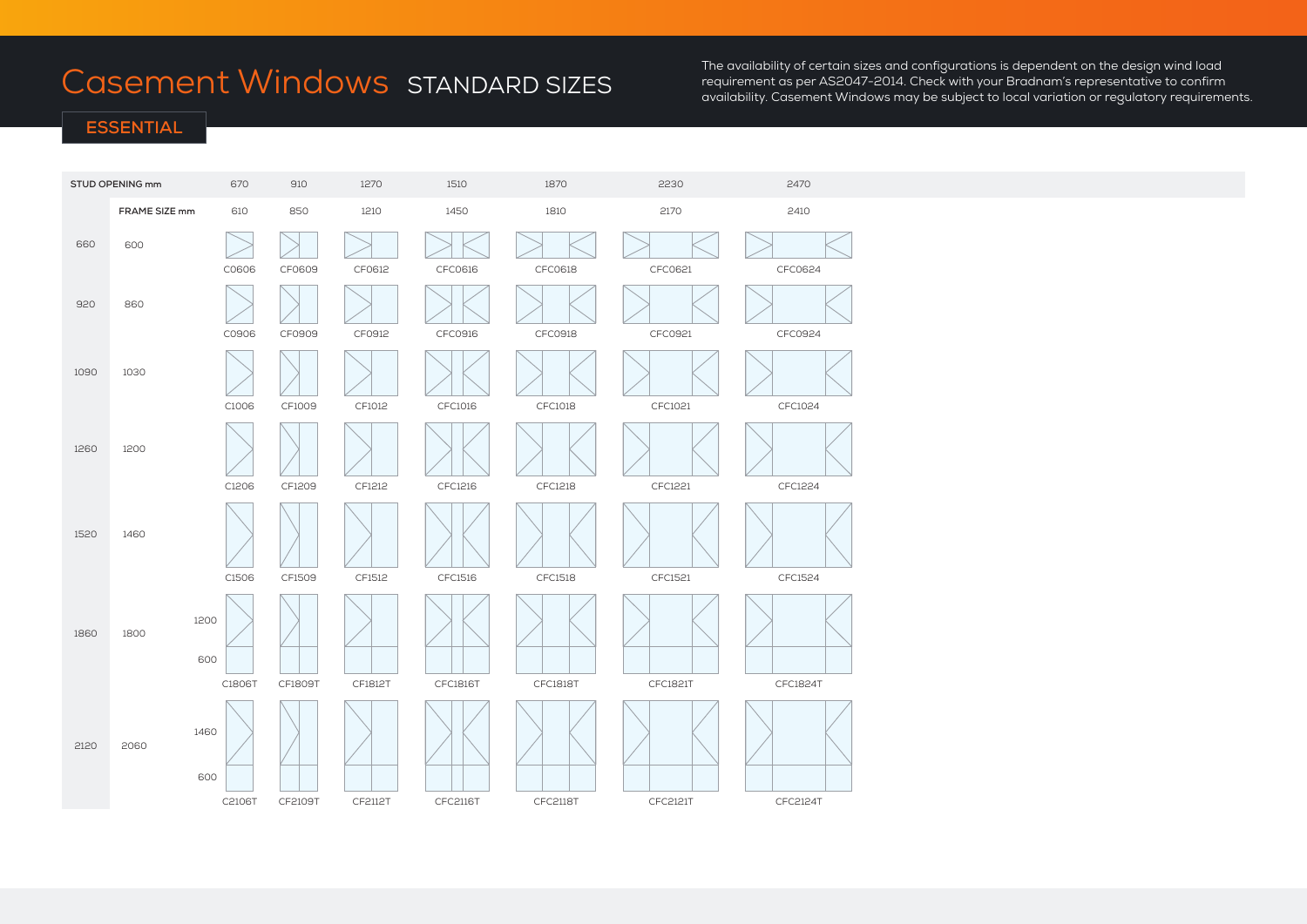# Casement Windows STANDARD SIZES

The availability of certain sizes and configurations is dependent on the design wind load requirement as per AS2047-2014. Check with your Bradnam's representative to confirm availability. Louvre Windows may be subject to local variation or regulatory requirements.

## **SIGNATURE LB**

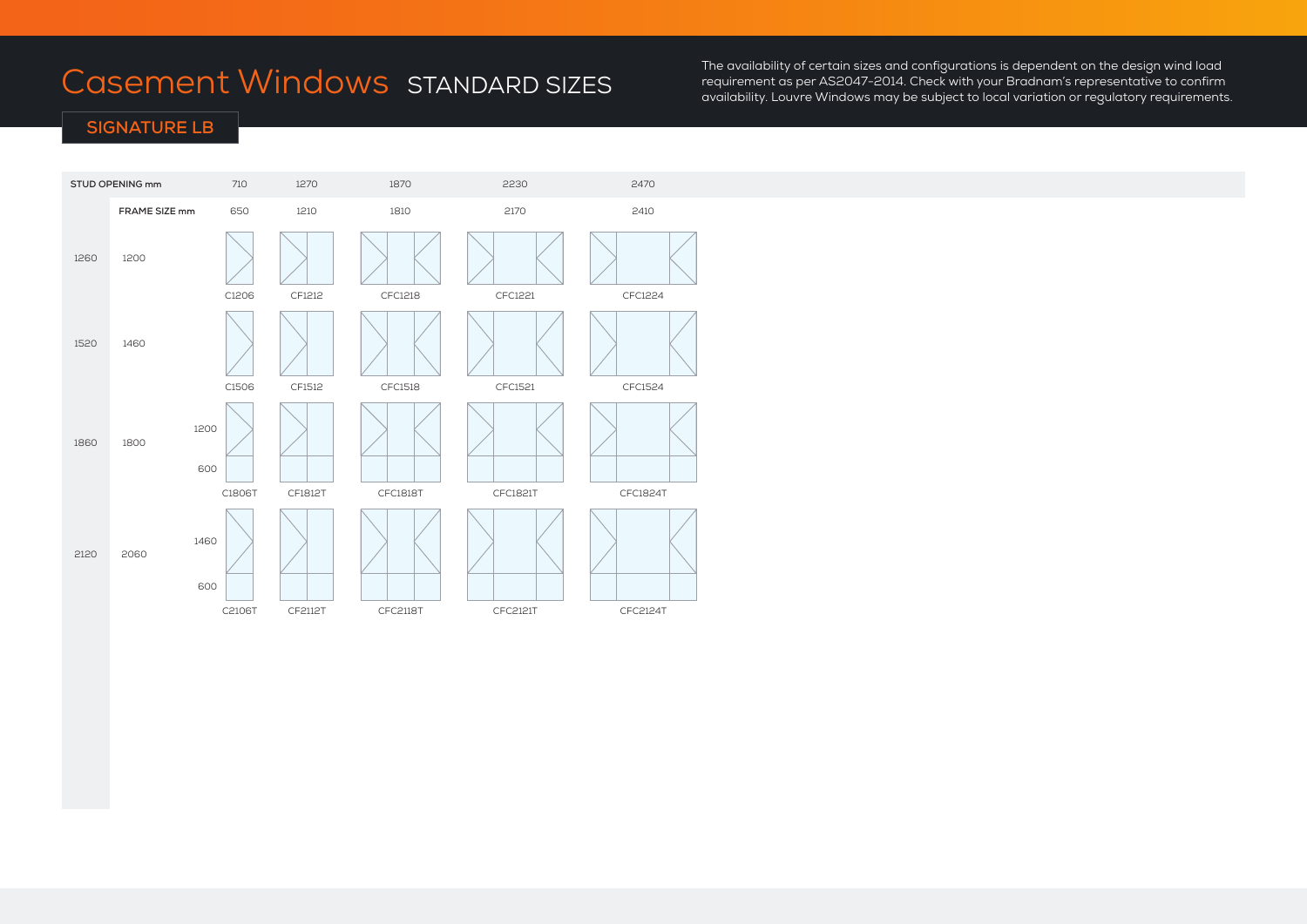# Bi-fold Windows STANDARD SIZES

The availability of certain sizes and configurations is dependent on the design wind load requirement as per AS2047-2014. Check with your Bradnam's representative to confirm availability. Bi-fold Windows may be subject to local variation or regulatory requirements.



### Bi-Fold Numbering

eg: **422** (exterior view from left to right)

| Total panels | No of panels<br>opening to left | No of panels<br>opening to right |
|--------------|---------------------------------|----------------------------------|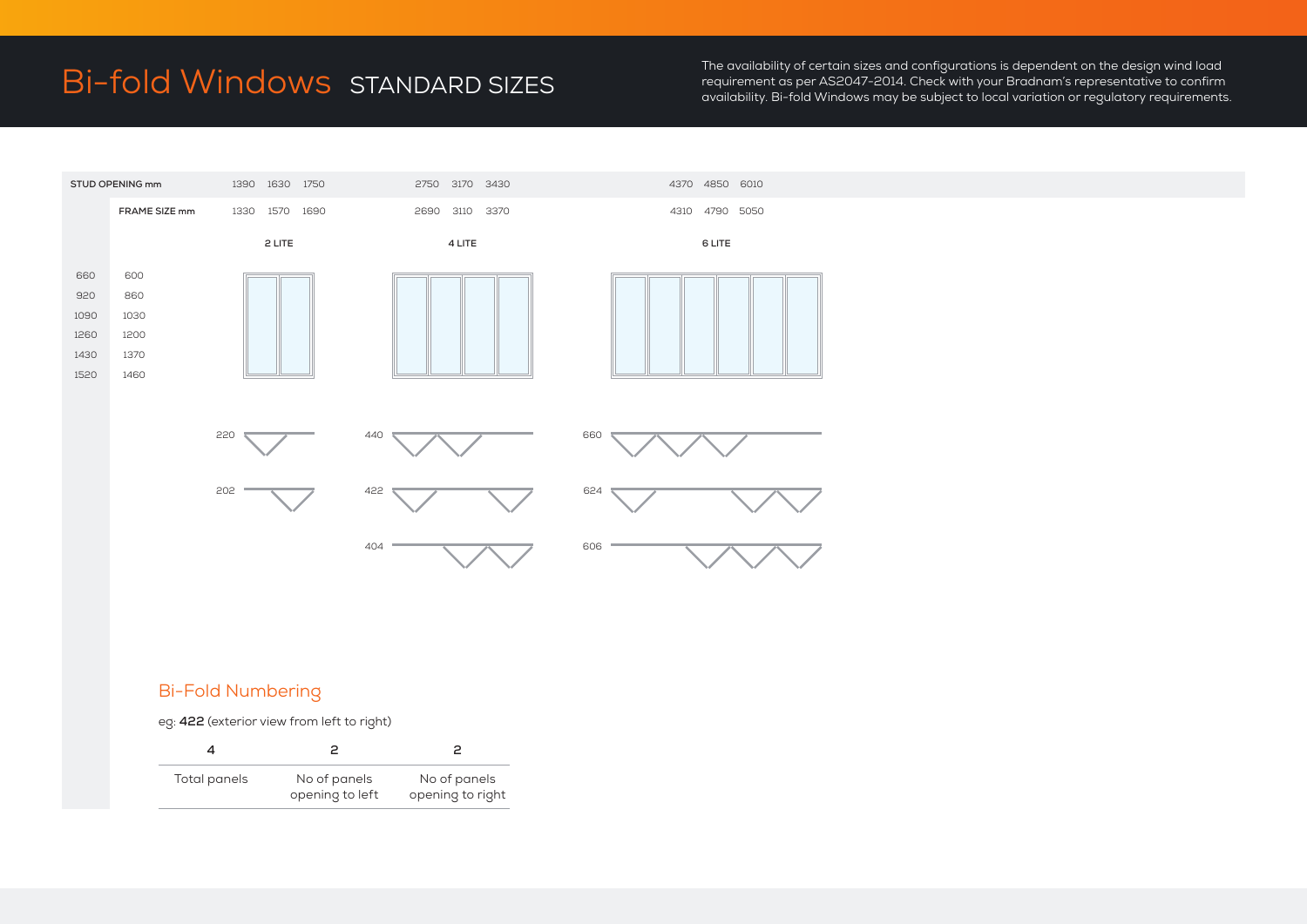# Bay Windows STANDARD SIZES

The availability of certain sizes and configurations is dependent on the design wind load requirement as per AS2047-2014. Check with your Bradnam's representative to confirm availability. Bay Windows may be subject to local variation or regulatory requirements.

## 90º Bay Window Setout

- 
- Width of window **A** = Slab dimension A 300mm Width of window **B** = Slab dimension B – 150mm Width of window **C** = Slab dimension C – 150mm

# 135º Bay Window Setout

|                 |  | Width of window $A =$ Slab dimension A – 140mm                                                |
|-----------------|--|-----------------------------------------------------------------------------------------------|
| Width of window |  | $B =$ Slab dimension B – 160mm                                                                |
| Width of window |  | $C =$ Slab dimension $C - 160$ mm                                                             |
| Stud opening    |  | $D = (2 \times S)$ comments of B x 0.7071) + Slab dimension A - 130mm where B and C are equal |
|                 |  | Depth of Bay window $E =$ Slab dimension B or C x 0.7071                                      |

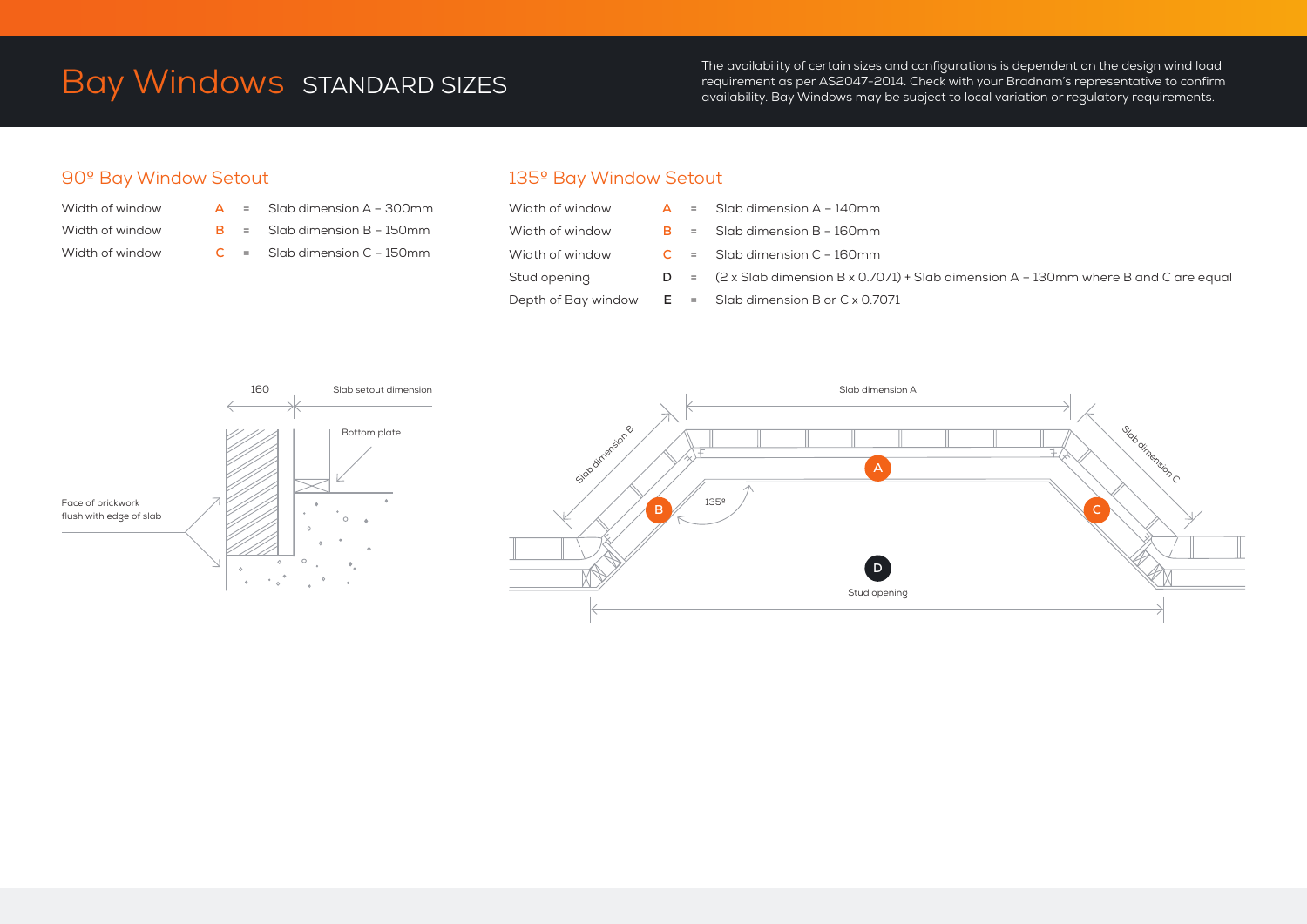# Sliding Doors STANDARD SIZES

The availability of certain sizes and configurations is dependent on the design wind load requirement as per AS2047-2014. Check with your Bradnam's representative to confirm availability. Sliding Doors may be subject to local variation or regulatory requirements.



Viewed from exterior: **S** = Sliding Panel, **F** = Fixed Panel Arrow indicates sliding direction viewed from exterior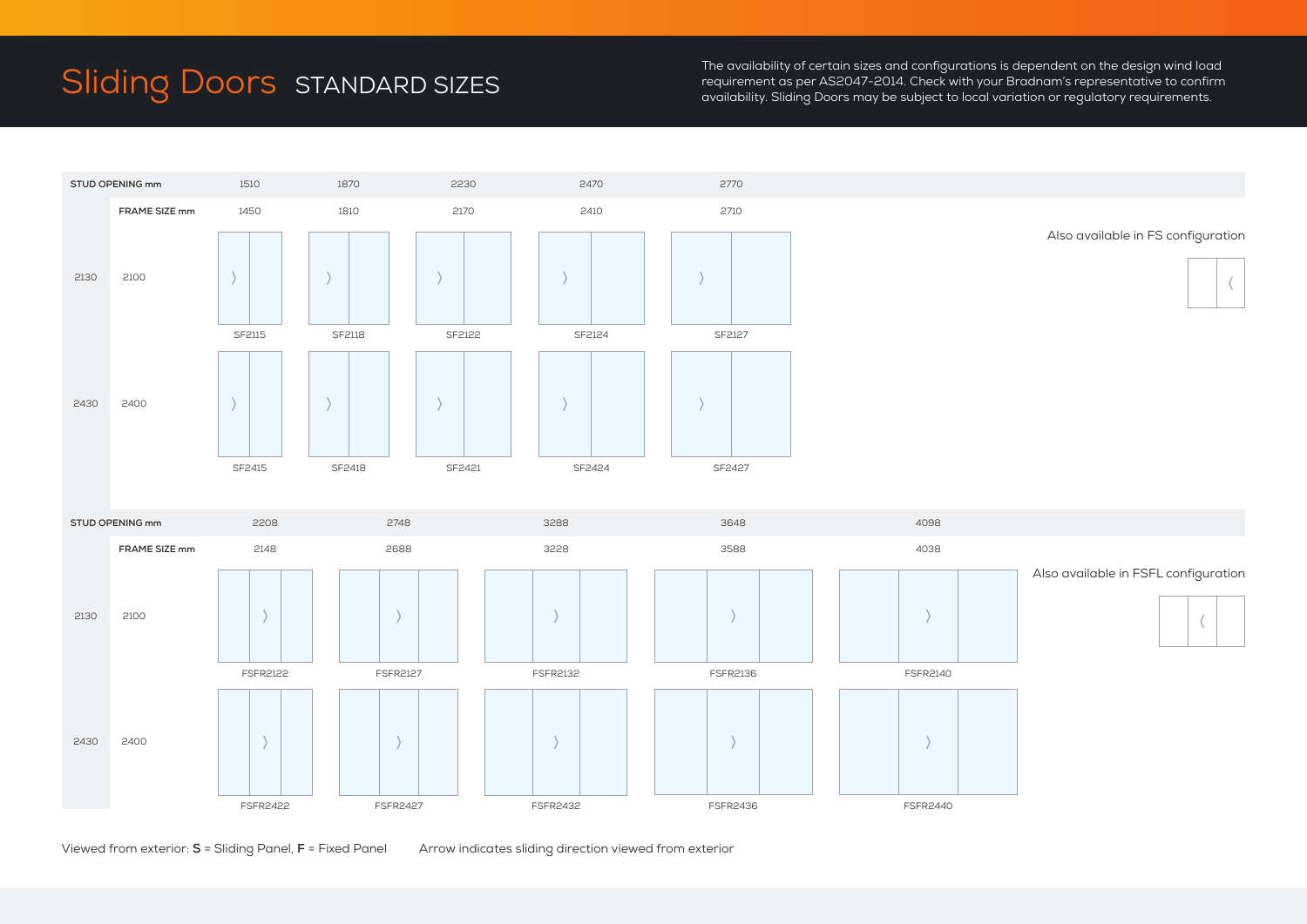# Sliding Doors STANDARD SIZES

The availability of certain sizes and configurations is dependent on the design wind load requirement as per AS2047-2014. Check with your Bradnam's representative to confirm availability. Sliding Doors may be subject to local variation or regulatory requirements.



Viewed from exterior: **S** = Sliding Panel, **F** = Fixed Panel Arrow indicates sliding direction viewed from exterior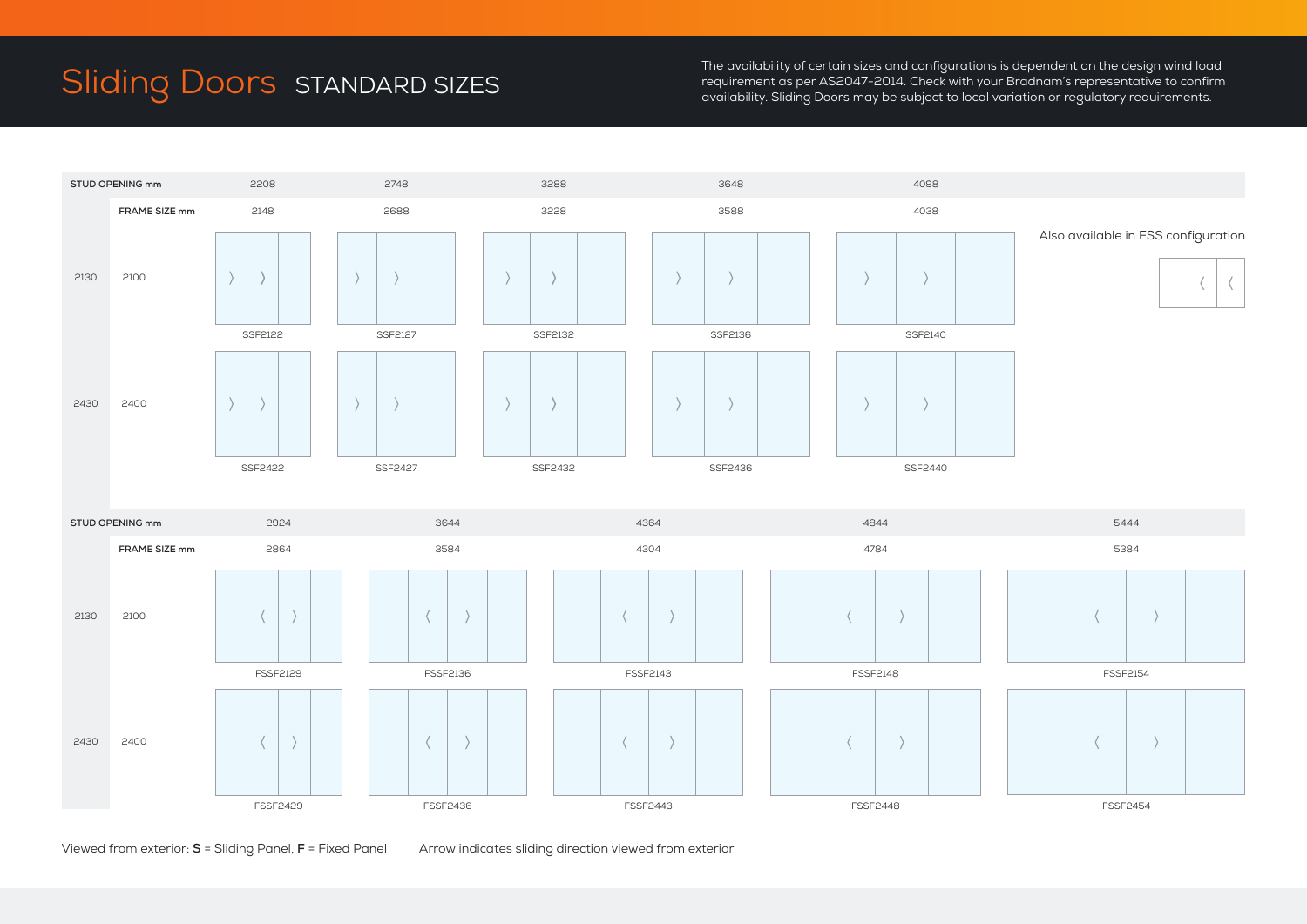# Sliding Doors STANDARD SIZES

The availability of certain sizes and configurations is dependent on the design wind load requirement as per AS2047-2014. Check with your Bradnam's representative to confirm availability. Sliding Doors may be subject to local variation or regulatory requirements.



Viewed from exterior: **S** = Sliding Panel, **F** = Fixed Panel Arrow indicates sliding direction viewed from exterior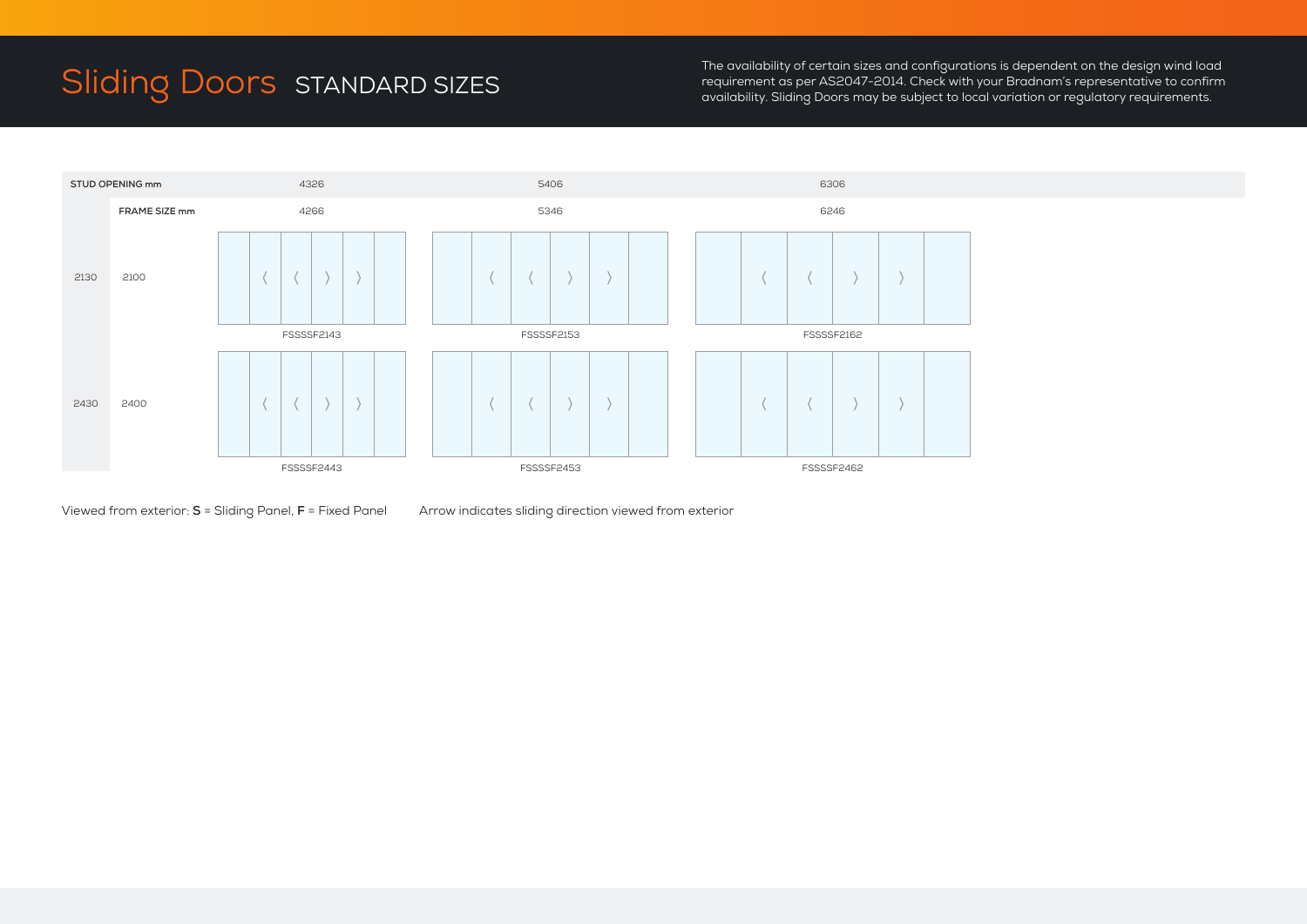# Bi-fold Doors STANDARD SIZES

The availability of certain sizes and configurations is dependent on the design wind load requirement as per AS2047-2014. Check with your Bradnam's representative to confirm availability. Bi-fold Doors may be subject to local variation or regulatory requirements.



**Note:** 2 Lite, 4 Lite and 6 Lite configurations do not have an access door panel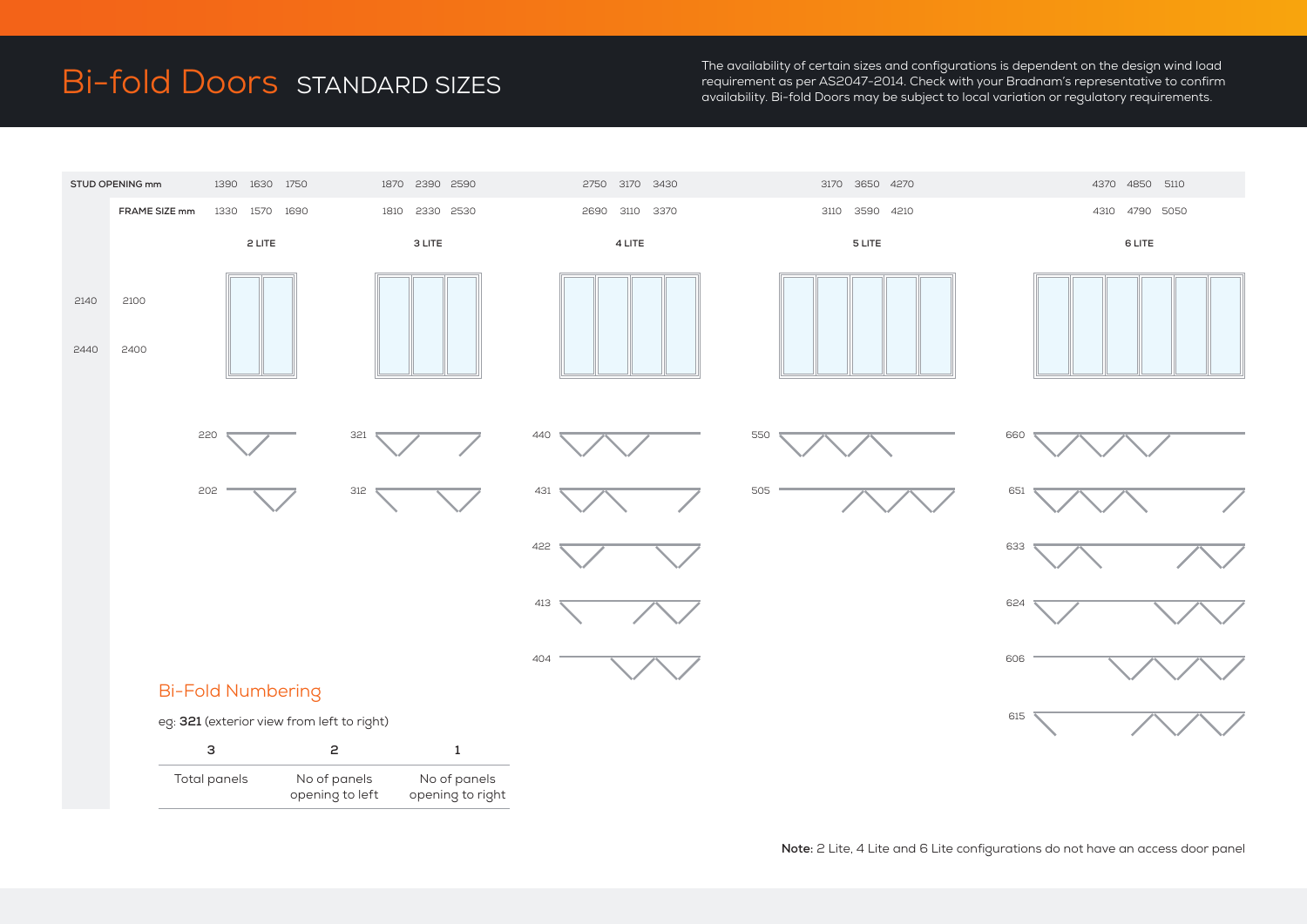# Hinged Doors STANDARD SIZES

The availability of certain sizes and configurations is dependent on the design wind load requirement as per AS2047-2014. Check with your Bradnam's representative to confirm availability. Hinged Doors may be subject to local variation or regulatory requirements.

## Standard Configurations







# Hinged Door Information

- Standard door leaf widths are 620mm, 720mm, 820mm
- Maximum leaf size 870mm
- All doors to be supplied with sills
- Operable windows are available as side lites if required
- Hi lites are available subject to confirmation of structural performance

# Frame Only Configurations